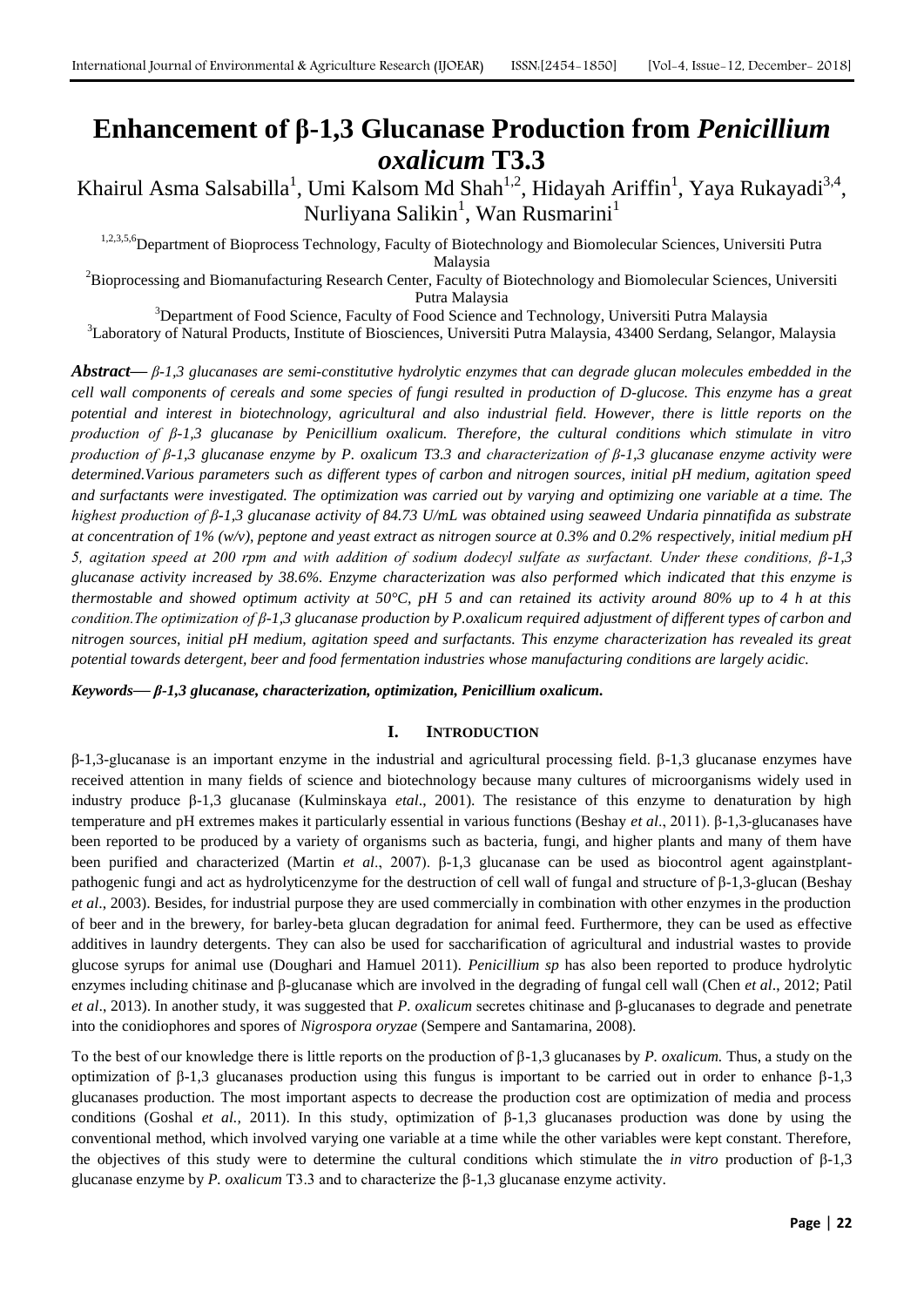## **II. MATERIAL AND METHOD**

## **2.1 Microorganisms and cultivation**

*Penicillium oxalicum* T3.3 was obtained from the Department of Bioprocess Technology, Faculty of Biotechnology and Biomolecular Sciences, Universiti Putra Malaysia. For maintenance, the fungus culture was grown on Potato dextrose agar (PDA) (Difco, USA) plates at 30ºC for 7 days. After 7 days of incubation, the matured spores were harvested by covering with approximately 10 mL of sterile distilled water. The spore suspensions of the seven day old colonies of the fungus were probed gently with a Pasteur pipette tip. Then, the collected spore suspension was transferred to a sterile tube. The spore suspension concentration was determined by using a haemacytometer. For long term stock cultures, 0.7 mL of the stock spore solution was resuspended with 0.3 mL of 80% sterile glycerol in aseptically condition. The stock spore solution was kept at -20ºC.

## **2.2 Enhancement of β-1,3 glucanase production**

The enhancement of β-1,3 glucanases production by *P. oxalicum* T3.3 were studied by varying and optimizing one variable at a time using shake flasks under various culture conditions such as different types of substrates (fungal cell wall, seaweed, glucose and rice husk). A basal medium was used which composed of (g  $L^{-1}$  of distilled water) peptone, 3.0; (NH<sub>4</sub>)<sub>2</sub>SO<sub>4</sub>, 2.0; yeast extract, 0.5; KH<sub>2</sub>PO<sub>4</sub>, 4.0; CaCl<sub>2</sub>.2H<sub>2</sub>O, 0.3; MgSO<sub>4</sub>.7H<sub>2</sub>O, 0.3 supplemented with substrates, 1.0; according to Cao *et al.*, (2009). A quantity of 50 mL of the basal medium was put into 150 mL Erlenmeyer flask and autoclaved at  $121^{\circ}$ C, for 15 min. The different concentration (0.5%, 1.0%, 1.5%, 2.0% and 3.0%) of the best substrate (seaweed) was further investigated. Other parameters studied for enhancement of β-1,3 glucanases production including: incubation period, initial pH medium, agitation speed (at 120, 150, 180 and 200 rpm) and addition of different types of nitrogen sources (combinations of peptone, yeast extract and  $(NH_4)_2SO_4$  at 3:2:2 ratio respectively while the control medium contained nitrogen sources in the basal medium before modifications at 3:0.5:2 ratio respectively) The effect of addition of surfactant  $(0.02\%$  (v/v) Tween 20, Tween 80, Triton X-100 and 0.02% (w/v) sodium dodecyl sulphate) has been studied. Spores suspension inoculum of *P. oxalicum* T3.3 (1.0  $\times$  10<sup>6</sup> spores mL<sup>-1</sup> of culture medium) was inoculated into each flask. The cultures were grown at 30°C for 5 days at 150 rpm. After 5 days, culture filtrates from the fermentation were filtered and centrifuged at  $4^{\circ}$ C for 10 min at  $4000 \times g$  and the supernatants were assayed for enzyme activity and protein determination. All experiments were carried out in triplicates.

## **2.3 Assays of enzyme activities**

In order to determine the fungal biomass, measurement of N-acetylglucosamine released as a result of acid hydrolysis of chitin is one of the indirect measures of fungal growth (Fang *et al.*, 2010; Babitha and Carvahlo, 2008). Chitin is a component of fungal biomass which is present in the fungal cell wall and it is used as a fungal growth indicator. Fungal biomass was expressed as milligrams per gram of substrate (original dry weight) according to the standard curve using glucosamine with a series of different concentrations  $(2\t{-}10 \text{ mg mL}^{-1})$  as a standard. The fungal biomass glucosamine was computed as the measured glucosamine minus the background glucosamine content of the substrates only.

For dry cell weight estimation, fermented substrate was oven dried at 60°C overnight. A 5 mL 72% (v/v) sulphuric acid was added to 0.4 g substrate. It was then agitated at 130 rpm, room temperature for 30 min. To this acid hydrolysate, 54 mL distilled water was added and the mixture was autoclaved at 121°C for 2 h. The pH was adjusted to pH 7 using 10 M, and 0.5 M NaOH. In a screw cap glass tube, 1 mL hydrolysed sample was mixed with 1 mL acetyl-acetone reagent and it was incubated in boiling water bath for 20 min. Then it was cooled under running tap water prior to the addition of 6 mL absolute ethanol. After it was mixed well, 1 mL Ehrlich reagent was added and the tubes were immediately lidded with the screw cap. Then the mixture was shaken vigorously and the excess  $CO<sub>2</sub>$  was released. The absorbance was read at the 530 nm using a spectrophotometer. One mL of sample was replaced by 1 mL distilled water and served as blank sample.

β-1,3 glucanase activity was assayed by adding 0.05 ml of the culture supernatant with 0.05 ml of 0.05 mol L<sup>-1</sup> acetate buffer (pH 5.5), which contained 0.1 mg of laminarin (Sigma) at  $50^{\circ}$ C for 30 min. Then, the reducing sugar concentration was examined by the method described by (Miller, 1960). One unit (U) of β-1,3 glucanase activity produced was defined as the total of enzyme that produced 1μmol of reducing sugar in 30 minutes under the above conditions (Cao *et al*., 2009). The soluble protein concentration was determined according to the method of Bradford protein assay using bovine serum albumin as the protein standard. Next, the absorbance of the supernatant was read at 595 nm.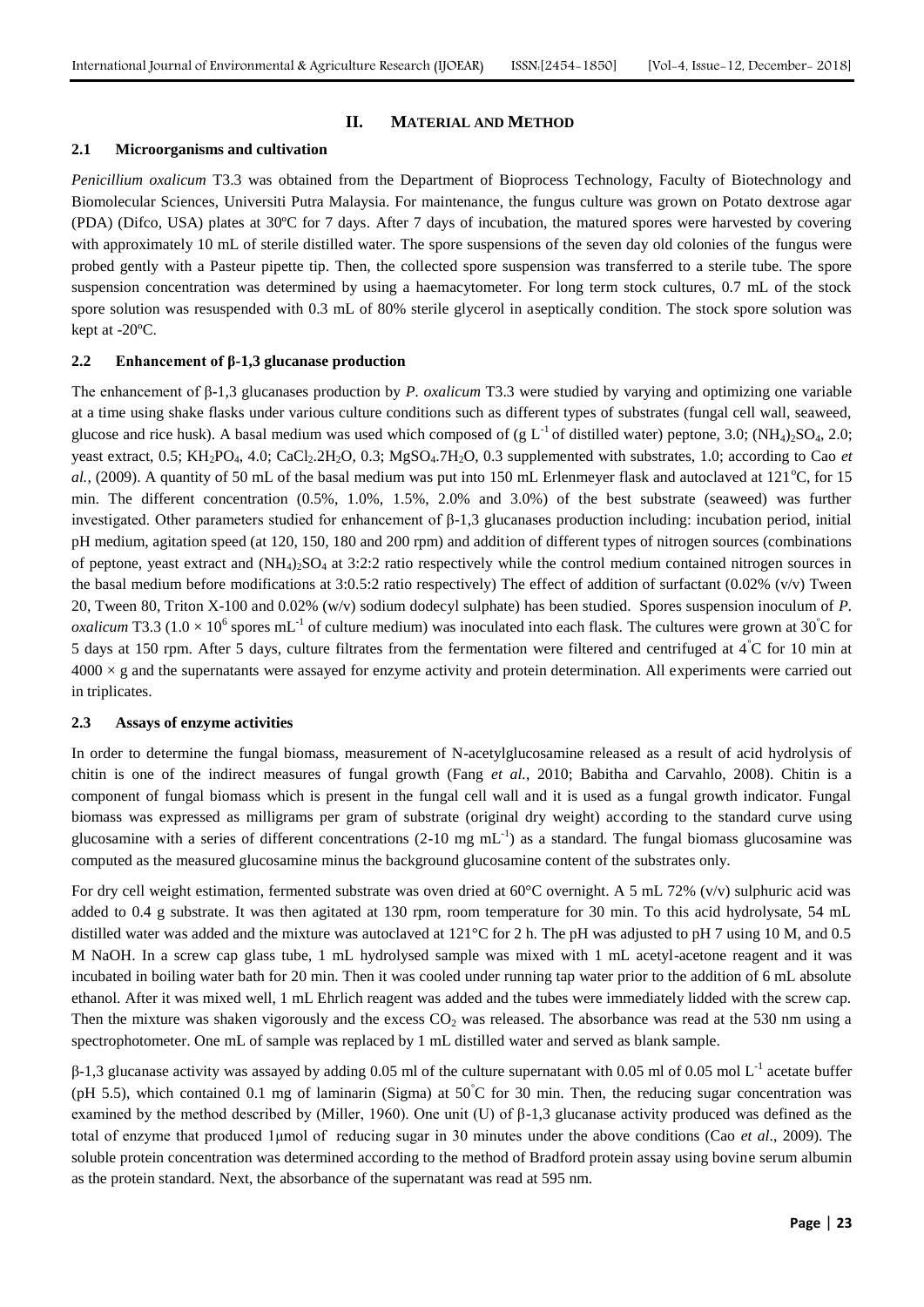## **2.4 Statistical data analysis**

The data were statistically analyzed using software SAS (ver.9.3). The T tests of least significant differences (LSD) were used to compare the differences of means from triplicate experiments among treatment groups. Differences of (P<0.05) were considered significant.

#### **III. RESULTS AND DISCUSSION**

## **3.1 Screening of substrates for β-1,3 glucanase production**

Different types of substrates were primarily screened for their abilities to produce β-1,3 glucanase enzyme which were fungal cell wall, seaweed, glucose and rice husk (Fig. 1). As shown in Fig.1, fungal cell wall was the best substrate and showed significantly ( $p$ < 0.05) higher  $\beta$ -1,3 glucanase compared to the other substrates. This was then followed by seaweed, glucose and rice husk. Maximum β-1,3 glucanase production was achieved on culture medium containing fungal cell wall as substrate which was  $48.72 \text{ UmL}^{-1}$ . From the screening of the substrates, medium containing fungal cell wall as substrate showed maximum β-1,3 glucanase production. Chernin and Chet, (2002) has suggested that most fungal cell walls contain chitin as the major structural backbone organized in regularly ordered layers and filled with β-1,3 glucan arranged in an amorphous manner. Thus, β-1,3 glucanase enzyme will hydrolyzes glucan molecules leading to the production of D-glucose, which serves as a carbon source (Tang-Yao*,* 2002). But in this study, fungal cell wall preparation was time consuming and laborious because it needed to undergo the fermentation process. Therefore, seaweed was chosen as the best substrates for the production of β-1,3 glucanase as it is can be used readily and is relatively cheap. On the other hand, laminarin is one of the main structural components of *Undaria pinnatifida* seaweed (Tang *et al*., 2009). It will be also hydrolyzed by β-1,3 glucanase leading to the production of glucose. Thus, these observations have shown that seaweed also has a great potential as the substrate for β-1,3 glucanase production.



## **FIG. 1: Effects of different types of substrates on β-1,3 glucanase enzyme activity. Values with the same letter are not significantly different (P<0.05). Error bars represent standard deviation from three replicates.**

## **3.2 Production profile of β-1,3 glucanase**

The production of extracellular β-1,3 glucanase enzyme was observed during the growth of *P. oxalicum* T3.3 on basal medium containing seaweed as substrate for 7 days (Fig. 2). The highest production of  $\beta$ -1,3 glucanase was obtained at five days of fermentation with activity of 61.13 U mL<sup>-1</sup>. After the fifth day, there was no further increase in the production of this enzyme. Protein concentration also showed the highest value on the fifth day and decreased thereafter which reflect the presence of enzyme. Fig. 2 also shows the N-acetylglucosamine content of the fungal biomass during 7-days of fermentation by *P. oxalicum* T3.3. The highest glucosamine production was detected on day 3 of fermentation with 2.78 mg g<sup>-1</sup>. After day 3 of fermentation, glucosamine production continued to decrease. β-1,3 glucanase production was recorded to be maximal after five days of growth. El Katatny *et al*., (2000) also have reported that the production of β-1,3 glucanase enzyme by *Trichoderma harzianum* using laminarin as carbon source was maximum at the fourth day. In another study, *P. oxalicum* showed highest β-1,3 glucanase production on day five (Doughari, 2011). Meanwhile, the results of fungal cell growth was found to be maximal on day three and decreased thereafter as it is may due to the autolysis of the *P. oxalicum*. The results of the study are in a good agreement with Copa-Patino *et al*., (1990) who reported the production of high β-1,3 glucanase activity during autolysis of *P. oxalicum* which increases with incubation time. This activity forms part of a lytic complex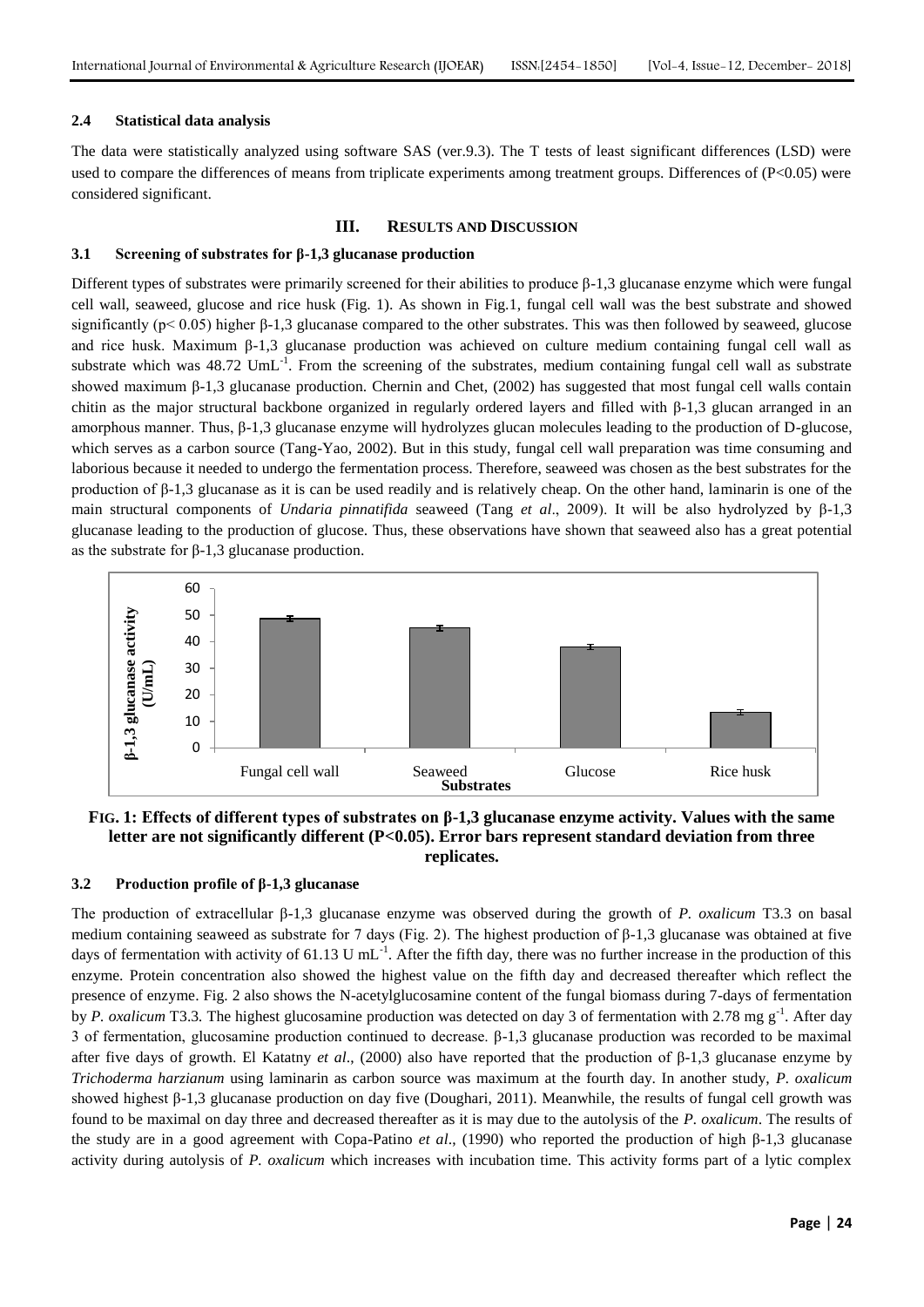produced by this fungus. Hence, it could be inferred that the production of β-1,3 glucanase is a non-growth associated product.



**FIG. 2 Production profile of β-1,3 glucanase by** *P. oxalicum* **T3.3 using seaweed as substrate. Error bars represent standard deviations from three replicates.**

## **3.3 Effects of concentration of substrates**

To study the effects of concentrations of substrates, concentrations of seaweed were varied from 0.5% to 3.0%. It was observed that *P. oxalicum* T3.3 produced the highest β-1,3 glucanase in medium supplied with 1% concentration of seaweed (Fig. 3). When the concentration of the seaweed increased above 1%, the production of β-1,3 glucanase decreased. The best  $\beta$ -1,3 glucanase production (70.92 U mL<sup>-1</sup>) was reached at 1% (w/v) seaweed concentration in the medium. It was found that when the concentration of the seaweed increased above 1%, the production of  $\beta$ -1,3 glucanase decreased as high concentration of substrate might inhibit the production of this enzyme. β-1,3-glucanase production was reported to be significantly affected by substrate concentration which showed that enzyme production increased up to 0.75% of laminarin concentration but decreased at higher concentrations (El Katatny *et al*., 2000). The activity of the enzyme may increase in limited carbon conditions and immediately results in autolysis, as reported in *Botrytis* spp., (Stahmann *et al*., 1992), *P. oxalicum* (Copa-Patino *et al*., 1989) and *Aspergillus nidulans* (Nuero *et al*., 1993). It also seems probable that in conditions of carbon starvation and poor growth this fungus actively secretes some level of hydrolytic enzymes.



## **FIG. 3 Effects of concentrations of substrate on production of β-1,3 glucanase. Values with the same letter are not significantly different (P<0.05). Error bars represent standard deviations from three replicates.**

#### **3.4 Effects of nitrogen sources**

The effect of different nitrogen sources on the production of  $\beta$ -1,3 glucanase enzyme was tested with the medium supplemented with various combinations of peptone, yeast extract and  $(NH<sub>4</sub>)<sub>2</sub>SO<sub>4</sub>$ . This study was conducted to reduce the number of nitrogen sources used in comparison to the nitrogen sources contained in the basal medium. The combination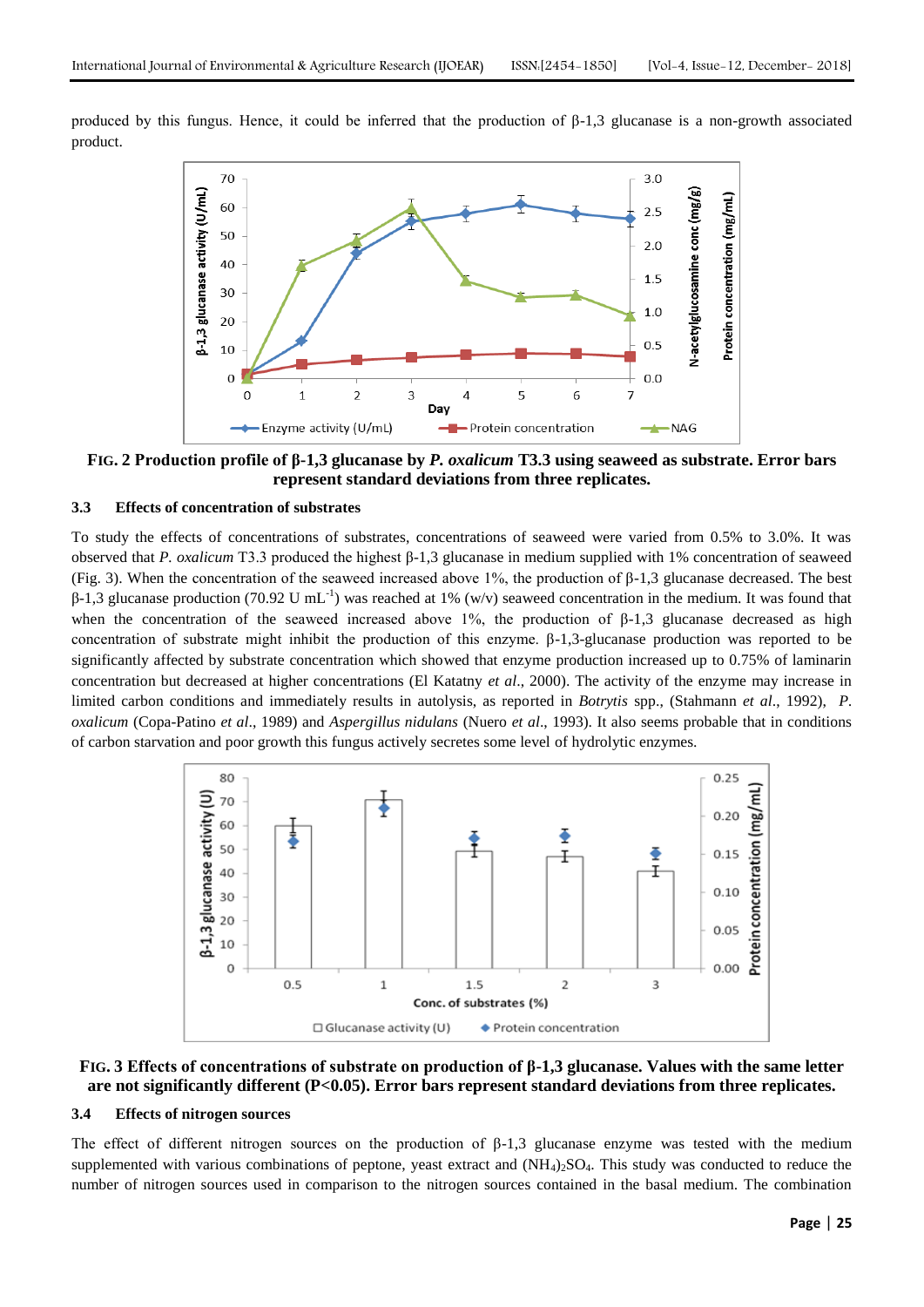consisted of peptone, yeast extract and ammonium sulfate in the ratio of 3:2:2 while control medium contained nitrogen sources in the basal medium before modifications which was 3:0.5:2 respectively. Out of the several nitrogen sources tested,  $β-1,3$  glucanase production was significantly ( $p<0.05$ ) higher in the presence of a combination of peptone and yeast extract as the nitrogen source ( $75.55$  UmL<sup>-1</sup>) as compared to the control. Meanwhile in the presence of peptone in the fermentation medium, it contributed to high β-1,3 glucanase production in all samples thus highlighting the importance of peptone in the production of β-1,3 glucanase . On the other hand, the use of ammonium sulfate as the sole nitrogen sources inhibited the production of β-1,3 glucanase. It has been shown that the production of β-1,3 glucanases was also significantly influenced by the nitrogen sources incorporated into the medium (Fig. 4). Combination of peptone and yeast extract was chosen as the most favourable substrate for the production of β-1,3 glucanase because it could reduce the number of nitrogen sources used in the basal medium. Furthermore, this will help to reduce the production cost. From this study, enzyme production was high in medium supplemented with peptone as nitrogen source which was in agreement with the result which reported that peptonecasein was the best nitrogen source for  $\beta$ -1,3 glucanase production, followed by corn steep solid and then NH<sub>4</sub>NO<sub>3</sub> (El Katatny, 2000). Moreover, organic nitrogen like yeast extract and peptone significantly increased enzyme production in a novel isolate of *Alcaligenes xylosoxydans* (Vaidya *et al*., 2001). This result is due to peptone and yeast extract contains abundant of vitamins, minerals, and amino acids, which are necessary for cell growth and enzyme production. On the other hand, the use of ammonium sulfate inhibited β-1,3 glucanase production due to ammonia reducing the culture pH excessively during NH4+ adsorption (Bazilah, 2011). The reduction in culture medium pH was not suitable for fungal growth thus inhibiting the β-1,3 glucanase production. Inhibitory effects of ammonium salts on inulinase production also had been reported by Singh and Gill (2006).



## **FIG. 4 Effects of nitrogen sources on production of β-1,3 glucanase. Values with the same letter are not significantly different (P<0.05). Error bars represent standard deviations from three replicates.**

## **3.5 Effect of initial pH medium**

Based on Fig.5, the medium with initial pH set range between 4.5 to 5.5 showed high β-1,3 glucanase production with the highest  $\beta$ -1,3 glucanase production measured when the initial pH of the medium was set to pH 5.0 (79.04 UmL<sup>-1</sup>). Meanwhile, the maximum protein concentration was achieved at pH 5.5. Lower β-1,3 glucanase production was detected when the initial medium pH was set to pH 4.0 and 6.0. At pH 4.0 and 6.0, cell concentration was significantly ( $p < 0.05$ ) reduced. Hence, it was concluded that the production of β-1,3 glucanase was favourable at initial pH range between pH 4.5 to 5.5. Culture pH is one of the factors to affect enzyme production in other fungi. From this study, β-1,3 glucanase production was favored by acidic pH range between pH 4.5 and 5.5. However, initial medium pH below 4.5 and above 6 may inhibited the production of β-1,3 glucanase. This is due to the majority of fungi not being able to grow in strongly acidic or strongly alkaline conditions accounting for the loss of enzyme activity. It was also reported that acidic pH is one of the essential growth factors in the production of β-1,3 glucanases and chitinases in thermophilic *Streptomyces* and in the mycoparasite *T. harzianum* respectively (Tweeddel *et al*., 1993). Initial medium pH affected production of β-1,3 glucanase in *T. harzianum* with optimum β-1,3 glucanse production on laminarin being highest when the initial pH was set to pH 5.5 (El Katatny *et al*., 2000).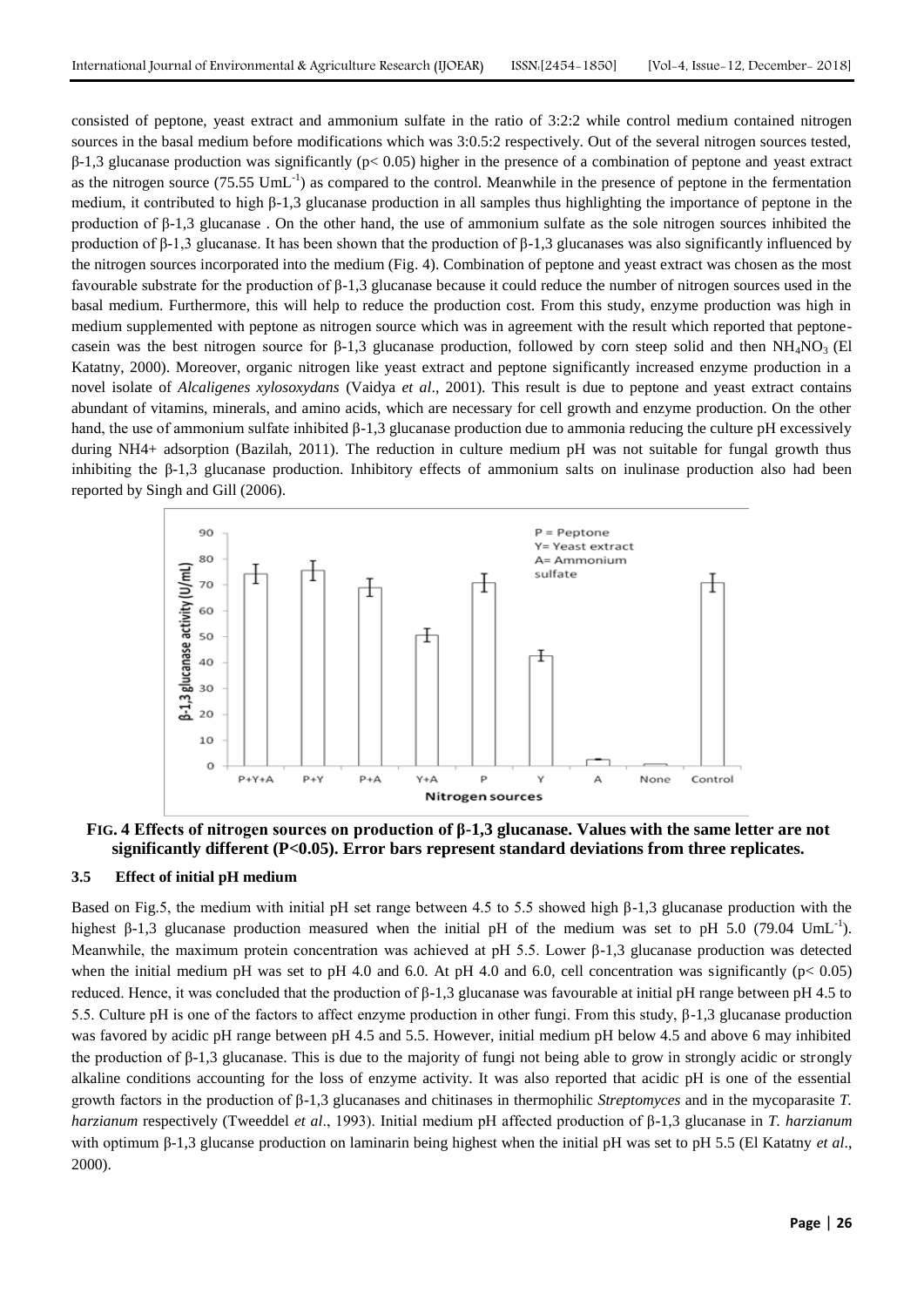

## **FIG. 5 Effects of initial medium pH value on production of β-1,3 glucanase. Values with the same letter are not significantly different (P<0.05). Error bars represent standard deviations from three replicates.**

#### **3.6 Effect of agitation speed**

β-1,3-glucanase production was also significantly influenced by the agitation speed and the highest β-1,3-glucanase production was obtained at 200 rpm (Fig. 6). A significant ( $p$ < 0.05) increase in β-1,3 glucanase activity (80.03 UmL<sup>-1</sup>) was observed at agitation speed of 200 rpm compared to stationary condition which was 0 rpm  $(0.965 \text{ UmL}^{-1})$ . The protein concentration also showed maximum value at 200 rpm. At 0 rpm, almost no β-1,3 glucanase was produced and the protein concentration was also at its lowest. It was concluded that agitation exerted a strong influence on production of β-1,3 glucanase. The effect of the agitation speed on the extracellular protein concentration (Fig. 6) was also the same as on the enzyme activity. In this study, seaweed substrate did not dissolve in the production medium, so there was interaction between substrate and fungus in the medium. However, it was observed that at 0 rpm, this fungus only grew at the surface of the medium and had no interaction with the substrate. Thus, at 0 rpm almost no  $\beta$ -1,3 glucanase was produced and the protein concentration was also shown to the lowest because the uptake of the substrate was very low due to poor mixing and agitation. High agitation rate is important in fungal fermentation to provide adequate mixing and mass transfer (Abd-Aziz *et al*., 2008). On the other hand, at 120 rpm β-1,3 glucanase activity was much more lower compared to at 200 rpm. This resulted as a consequence of inadequate mixing and/or resistance in mass transfer at lower agitation speed (Arthur and Panda, 2000). It was reported by Lejeune and Barone (1994) that the optimal agitation rate for enzyme production of *T. reesei* was 200 rpm, whilst 300 rpm was recorded as showing the fastest growth. β-1,3 glucanase is the most affected and sensitive to agitation speed, followed by CMCase, and xylanase being the least affected.



**FIG. 6 Effects of agitation speeds on production of β-1,3 glucanase. Values with the same letter are not significantly different (P<0.05). Error bars represent standard deviations from three replicates.**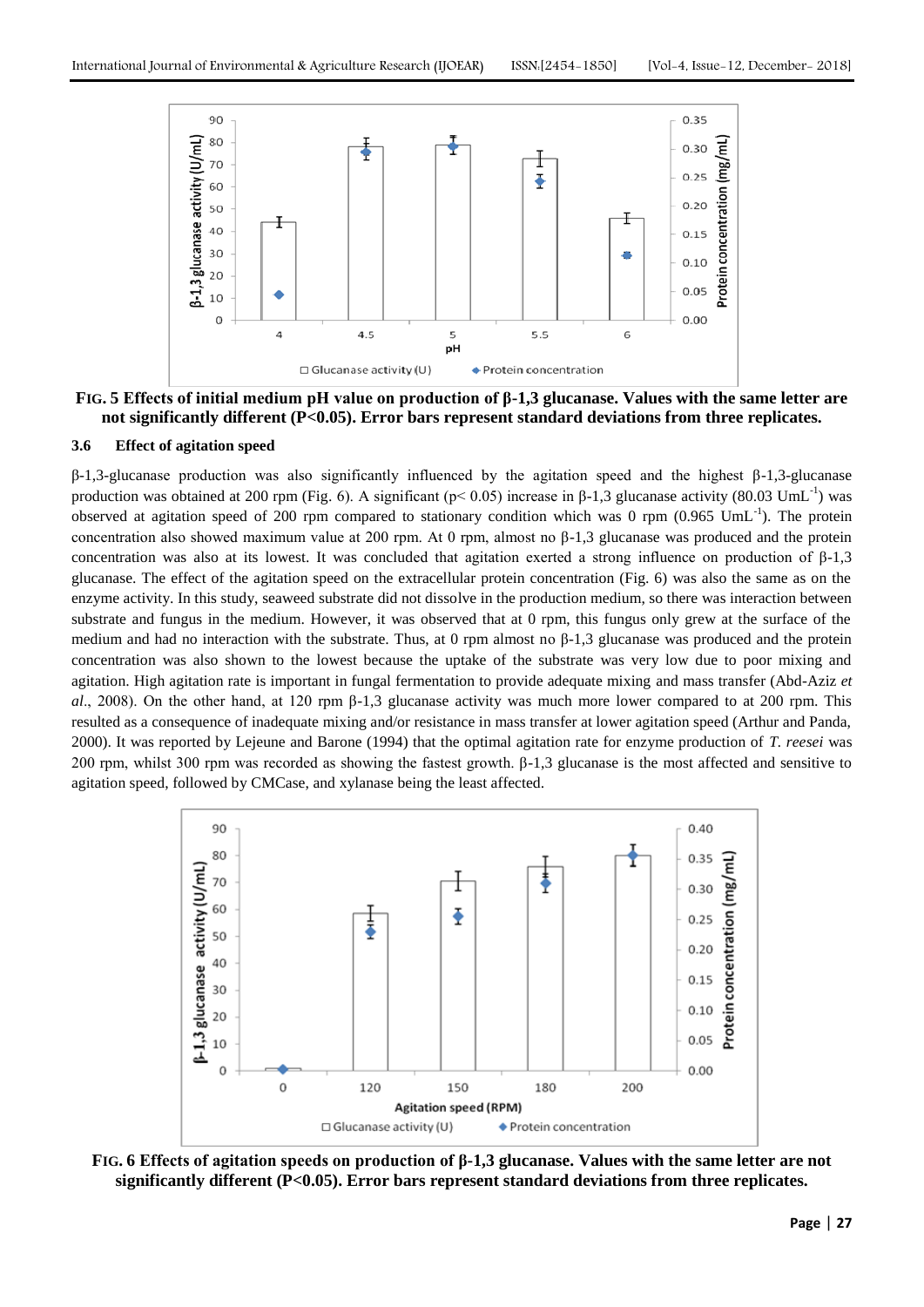## **3.7 Effect of surfactants**

Two different groups of surfactants; anionic such as sodium dodecyl sulphate and non-ionic such as Triton X-100, Tween20 and Tween80 were tested for β-1,3 glucanase production. From this study it has showed that sodium dodecyl sulfate, Tween 80, Tween 20 were found to increase β-1,3 glucanase production with sodium dodecyl sulfate showing the best result (84.73 UmL<sup>-1</sup>) (Fig. 7).  $\beta$ -1,3 glucanase production was significantly (p< 0.05) higher in medium supplemented with sodium dodecyl sulfate as compared to control which did not contain any surfactant. Triton X-100 was found to decrease β-1,3 glucanase production. These results showed that surfactants also gave significant effects on the production of β-1,3 glucanase. β-1,3 glucanase production was enhanced significantly when surfactants were added into the production medium. In general, surfactants may increase the cell membrane permeability through decreasing their phospholipid contents and solubilization of membrane bound proteins. Among the different surfactants, sodium dodecyl sulfate showed best results. This result is in agreement with the study by Singh and Bhermi (2008), which reported that sodium dodecyl sulfate (SDS) has an enhancing effect on enzyme production However, Triton X-100 showed decrease in β-1,3 glucanase production. This finding is in agreement with the results obtained by Pardo, (1996) on cellulase production by *Nectria catalinensis*. It was found that, triton X-100 had an enhancing effect on cellobiose activity, but is inhibited endoglucanase and exoglucanase production. Tween 80 could help in increasing cell membrane permeability leading to a more efficient uptake of nutrients, without any significant change in oxygen supply. Surfactants also had been found to facilitate the entry of compounds into cells. It was also observed that surfactants changed the cell membrane structure to assist enzyme release (Liu *et al*., 2006). Through this optimization process, it were shown that under the optimized conditions,  $β-1,3$  glucanase activity increased 38.6%.



**FIG. 7 Effects of surfactants on production of β-1,3 glucanase. Values with the same letter are not significantly different (P<0.05). Error bars represent standard deviations from three replicates.**

## **IV. CONCLUSION**

The optimization of β-1,3 glucanase production by *P.oxalicum* required adjustment of different types of carbon and nitrogen sources, initial pH medium, agitation speed and surfactants. This enzyme characterization has revealed its great potential towards detergent, beer and food fermentation industries whose manufacturing conditions are largely acidic.

#### **ACKNOWLEDGEMENTS**

We sincerely acknowledge Ministry of Science Technology and Innovation (MOSTI) grant no: 02-01-04-SF1280 for financial support to carry out this research project.

#### **REFERENCES**

- [1] Abd-Aziz S., Fernandez, C.C, Salleh, M.M., Illias, R.M. and Mohd.Hassan.A (2008) Effect of agitation and aeration Rates on chitinase production using *Trichoderma virens* UKM1 in 2-l Stirred Tank Reactor. *Appl Biochem Biotechnol* 150:193–204.
- [2] Aerts, A.M., Carmona, G.D., Lefevre, S., Govaert, G., François, I.E.J.A., Madeo, F., Santos, R., Cammuea, B.P.A and Thevissen, K. (2009) The antifungal plant defensin RsAFP2 from radish induces apoptosis in a metacaspase independent way in *Candida albicans*. *FEMS Microbiology Letters*, 583, 2513–2516.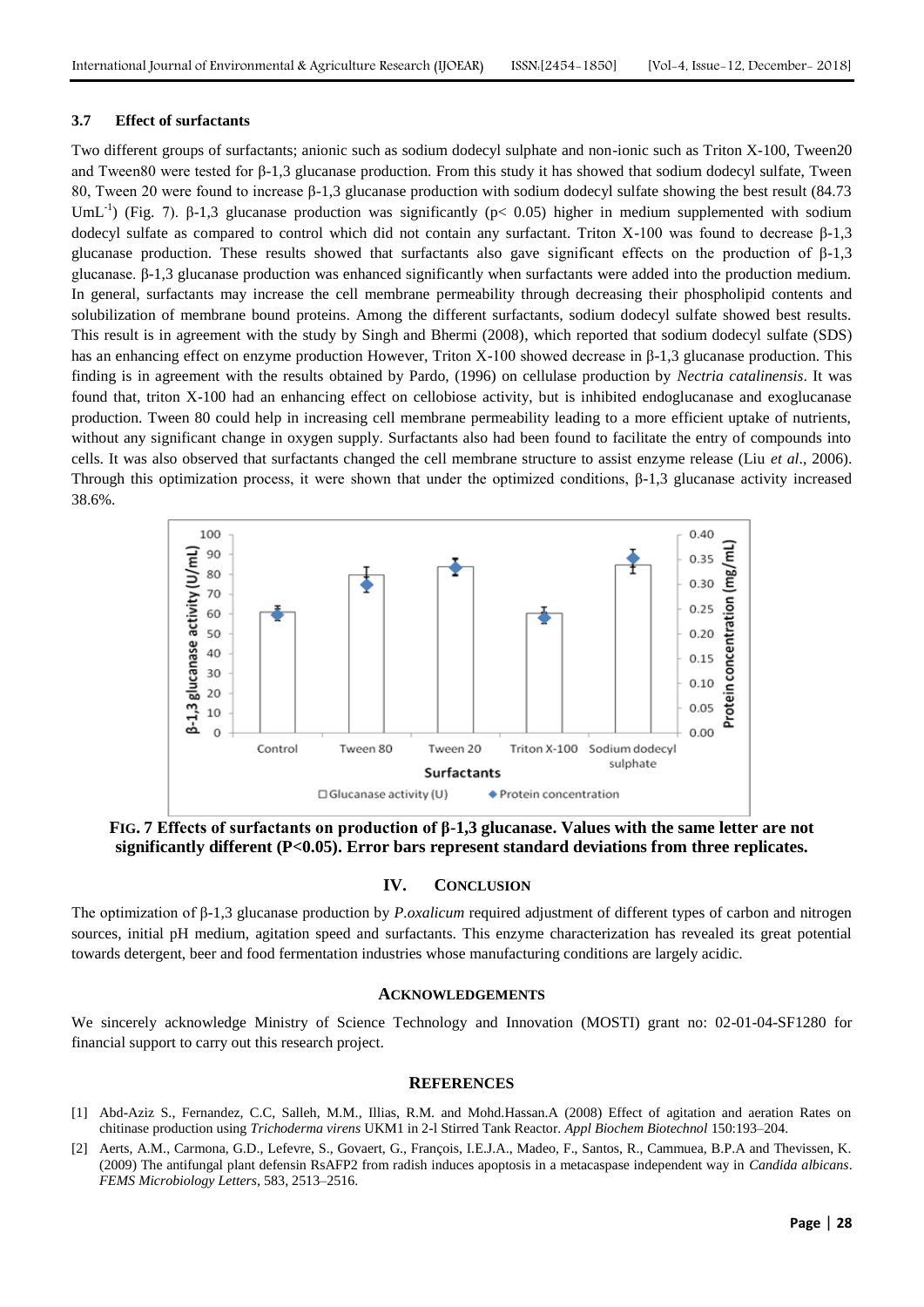- [3] Alonso, F., Cirigliano, A.M, Cabrera, G.M and Ramírez, J.M. (2010) Synthesis and preliminary biological screening of sterol analogues as new antifungal agents against plant pathogens. *Steroids* 75, 659–664.
- [4] Aono P (1995). Isolation of Extracellular 28 and 42-Rilodalton β-1,3 glucanases and comparison of β-1,3-glucanase produced by *Bacillus circulans* I IAM1165. *Appl. Environ. Microbiol.,* 61: 122-129.
- [5] Arthur, P. and Panda, F.T (2000) Submerged culture production of chitinase by *Trichoderma harzianum* in stirred tank bioreactors the influence of agitator speed. *Biochemical Engineering Journal* 4: 115–120.
- [6] Babhita, S., Carvahlo, J.C, Soccol, C.R, and Pandey, A. (2008) Effect of light on growth, pigment production and culture morphology of Monascus purpureus in solid-state fermentation. *World Journal of Microbiology and Biotechnology* 24:2671-2675.
- [7] Bara, M. T. F., Lima, A. L., & Ulhoa, C. J. (2003). Purification and characterization of an exo-β-1,3glucanase produced by T. asperellum. *FEMS Microbiology Letters*, 219, 81–85.
- [8] Bazilah, B. (2011) Improvement of xylanase production by recombinant *Escherichia coli* Dh5α using fed-batch fermentation. Master thesis, Universiti Putra Malaysia.
- [9] Ben-Ze'ev, I.S, Assouline, I., and Levy, E. (2011) First report of *Bipolaris cactivora* causing fruit blotch and stem rot of dragon fruit (pitaya) in Israel. *Phytoparasitica* 39:195–197.
- [10] Beshay, U., El-Enshasy, H., Ismail, I.M.K. Moawad, H., Wojciechowska, E., Abd-El-Ghany, S. (2003) β-Glucanase production from genetically modified recombinant *Escherichia coli*: effect of growth substrates and development of a culture medium in shake flasks and stirred tank bioreactor. *Process Biochem* 2003;39:307–13.
- [11] Bronnenmeoer K., & Staduidenbaver W.L. (1990). Cellulose hydrolysis by highly thermostable endo-1,4 β-glucanases (Avecelase 1) from *Clostridium stercorarium. Enz. Microb. Technol.,* 12: 431-36.
- *[12]* Cao, R., Liu, X., Gao, K., Mendgen, K., Kang, Z., Gao, J., Dai, Y., Wang, X. (2009) Mycoparasitism of Endophytic Fungi Isolated From Reed on Soilborne Phytopathogenic Fungi and Production of Cell Wall-Degrading Enzymes In Vitro. *Curr Microbiol.*
- [13] Celestino, *K*.R.S., Cunha, R.B., and Felix, C.R. (2006). Characterization of a β-glucanase produced by Rhizopus microspores var. microsporus, and its potential for application in the brewing industry. *BMC Biochemistry* 2006, 7:23.
- [14] Chen, X., Meng, K., Shi, P., Bai, Y., Luo, H., Huang, H.., …and Yao, B. (2012) Mycoparasitism of endophytic fungi isolated from reed on soilborne phytopathogenic fungi and production of cell wall degrading enzymes in vitro. *Curr. Microbiol.*
- [15] Chernin, L. and Chet, I. (2002) Microbial enzymes in the biocontrol of plant pathogens and pests. In: Dick RP, Burns RG (eds) Enzyme in the environment. Marcel Dekker, New York, pp 171–225
- [16] Copa- Patino, J.L., Rodriguez, J., Reyes, F. and Perez-Leblic, M.I. (1990) Effect of β-glucanases on *Penicillium Oxalicum* cell wall fractions. *FEMS Microbiology Letters*,70: 233-240.
- [17] Copa-Patino, J.L., Reye,s F. and Perez-Leblic, M.I. (1989) Purification and properties of 1,3-β glucanase from *Penicillium oxalicum*  autolysate. *FEMS Microbilogy Letters* 65: 285-292.
- [18] Doughari and Hamuel J. (2011) Production of β-glucanase enzyme from *Penicillium oxalicum* and *Penicillium citrinum.African Journal of Biotechnology* Vol. 10(47), pp. 9657-9660.
- [19] El-Katatny, M.H., Abdelzaher, H.M., and Shoulkamy, M.A. (2006) Antagonistic actions of *Phytium oilgandrum* and *Trichoderma harzianum* against phytopathogenic fungi (*Fusarium oxysporum* and *Phytium ultimum* var.*ultimum*). Arch of *Phytopathol and Plant Protection* 39 (4) : 289-301.
- [20] El-Katatny, M.H., Somitsch, W.K.H., Robra, M.S., El-Katatny and Gübitz, G.M. (2000) Production of Chitinase and β-1,3-glucanase by *T. harzianum, Food Technol. Biotechnol.* 38 (3) 173–180.
- [21] Fang, T.J., Liao, B.C., and Lee, S.C. (2010) Enhanced production of xylanase by *Aspergillus carneus* M34 in solid-state fermentation with agricultural waste using statistical approach. *New Biotechnology* 27(1): 25-32.
- [22] Ghoshal, G., Kamble, A., Shivhare, U.S. and Banerjee, U.C. (2011) Optimization of culture conditions for the production of xylanase in submerge fermentation by *Penicillium citrinum* using response surface methodology. *IJRRAS*, 6 (2).
- [23] Hakamada Y, Endo K, Takizawa S, Kobayashi T, Shirai T, Yamane T., (2002). Enzymatic properties, crystallization, and deduced amino acid sequence of an alkaline endoglucanase from *Bacillus circulans. Biochem Biophys Acta* 1570:174–80.
- [24] Jeya, M.,& Ah-Reum J., Kyoung-Mi L., Won-Il S., Deok-Kun O., Yeong-Suk K., In-Won K., and Jung-Kul L. (2010). Characterization of endo β-1,4-glucanase from a novel strain of *Penicillium pinophilum* KMJ601. *Appl Microbiol Biotechnol* 85:1005–1014.
- [25] Khan, Z.S. and Nasreen, S. (2010) Phytochemical analysis, antifungal activity and mode of action of methanol extracts from plants against pathogens*. J. Agric. Technol.* 6, 793–805.
- [26] Kitamoto, Y., Kono, R., Shimotori, A., Mori, N., & Ichikawa, Y. (1987). Purification and some properties of an exo--1,3-glucanase from *Trichoderma harzianum. Agricultural and Biological Chemistry*, 51(12), 3385–3386.
- [27] Kulminskaya, A.A., Thomsen, K.K., Shabalin, K.A., Sidorenko, I.A., Eneyskaya, E.V., Savel'ev, A.N. and Neustroev, K.N. (2001). *Eur. J. Biochem.* 268: 6123 – 6131-glucan and glucanase book.
- [28] Kyaw, W.N., Anees, M., Sang, J.K., Nam, Y., Young, C.K. and Kil, Y.K. (2013) Characterization of antifungal activity of *Paenibacillus ehimensis* KWN38 against soilborne phytopathogenic fungi belonging to various taxonomic groups. *Annals of Microbiology.* Volume 64, Issue 1, pp 55-63.
- [29] Leelasuphakul W., Sivanunsakul P., and Phongpaichit, S. (2006). Purification, characterization and synergistic activity of β-1,3 glucanase and antibiotic extract from an antagonistic *Bacillus subtilis* NSRS 89-24 against rice blast and sheath blight. *Enzyme and Microbial Technology* 38: 990–997.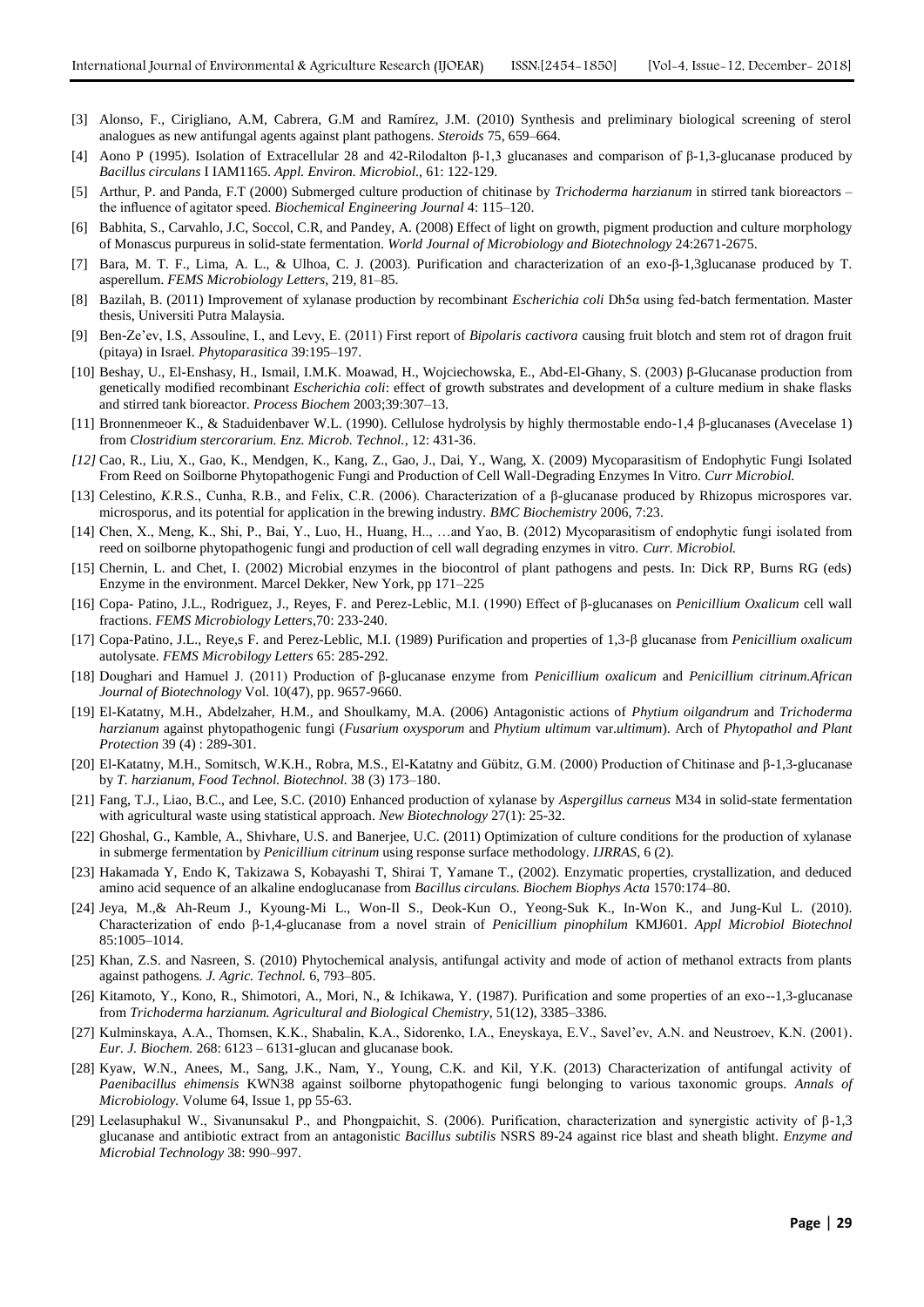- [30] Lejeune, R. and Baron, G.V. (1995). Effect of agitation on growth and enzyme production of *Trichoderma reesei* in batch fermentation. *Appl Microbiol Biotechnol.* 43:249-258.
- [31] Liu, J., Yuan, X., Jingang, Shi, G.Z. and Chen, S. (2006) Effect of biosurfactant on cellulase and xylanase production by *Trichoderma viride* in solid substrate fermentation. *Process Biochemistry* 41:2347–2351.
- [32] Martin, K., McDougall, B.M., McIlroy, S., Chen, J., and Seviour,, R.J. (2007) Biochemistry and molecular biology of exocellular fungal β-(1,3)- and β-(1,6)-glucanases. *FEMS Microbiology Reviews*, 31(2), 168–192.
- [33] Masratul, H.M., Baharuddin, S. and Latiffah, Z. (2013) Identification and Molecular Characterizations of *Neoscytalidium dimidiatum*  Causing Stem Canker of Red-fleshed Dragon Fruit (*Hylocereus polyrhizus*) in Malaysia. *J Phytopathol* 161, 841–849.
- [34] Masratul, H.M., Salleh, B., Latiffah, Z. (2009) First report of *Curvularia lunata* on red-fleshed dragon fruit (*Hylocereus polyrhizus*) in Malaysia. *Plant Dis* 93:971.
- [35] Masyahit, M., Sijam, K., Awang, Y., Ghazali, M. (2009b) First report on bacterial soft rot disease on dragon fruit (*Hylocereus* spp.) caused by *Enterobactor cloacae* in Peninsular Malaysia. *Int J Agric Biol* 11:659–666.
- [36] Masyahit, M., Sijam, K., Awang, Y., Ghazali, M.. (2009a) The first report of the occurrence of anthracnose disease caused by *Colletotrichum gloeosporioides* (Penz.) Penz. & Sacc. on dragon fruit (*Hylocereus* spp.) in Peninsular Malaysia. *Am J Appl Sci* 6:902– 912.
- [37] Miller, G.L., Blum, R., Glennon, W.E. and Burton, A.L. (1960) Measurement of carboxymethylcellulase activity. *Analytical Biochemistry*, 2, 127-132.
- [38] Miyanishi N, Hamada N, Kobayashi T, Imada C, Watanabe E.(2003). Purification and characterization of a novel extracellular β-1,3 glucanase produced by *Bacillus clausii* NM-1 isolated from Ezo Abalone haliotis discus hannai, *J Biosci Bioeng* 95(1):45–51.
- [39] Murali, M., Sudisha, J., Amruthesh, K.N., Ito, S.I. and Shetty, H.S. (2013) Rhizosphere fungus *Penicillium chrysogenum* promotes growth and induces defence-related genes and downy mildew disease resistance in pearl millet. *Plant Biology* 15, 111–118.
- [40] Noronha, E. F., & Ulhoa, C. J. (2000). Characterization of a 29-kDa β-1,3-glucanase from *Trichoderma harzianum. FEMS Microbiology Letters,* 183, 119–123.
- [41] Nuero, O.M., Alfonso, C., Del, A.F., Reyes, F. (1993) Study of β-1,3 glucanase activity during autolysis of *Aspergillus nidulans* by HPLC ion exchange chromatography. *Lett. Appl. Microbiol*.17: 04-108.
- [42] Palmateer, A.J., Ploetz, R.C., Van, S.E., Corell, J.C. (2007) First report of anthracnose caused by *Colletotrichum gloeosporioides* on pitahaya. Plant Dis 91:631.
- [43] Pardo, A.G. (1996) Effect of Surfactants on Cellulase Production by *Nectria catalinensis. Current Microbiology* Vol. 33, pp. 275-278.
- [44] Patil, N.S., Shailesh, R., Waghmare, Jyoti, P. Jadhav. (2013) Purification and characterization of an extracellular antifungal chitinase from *Penicillium ochrochloron* MTCC 517 and its application in protoplast formation. *Process Biochemistry* 48: 176–183.
- [45] Pitson, S. M., Martin, R. J., & McDougall, B. M. (1993). Noncellulolytic fungal β-glucanases: their physiology and regulation. *Enzyme and Microbial Technology* 15, 178–192.
- [46] Schoffelmeer, E.A.M., Klis, F.M., Sietsma, J.H. and Cornelissen, B.J.C. (1999) The cell wall of *Fusarium oxysporum. Fungal Genet. Biol*. 27, 275–282.
- [47] Sempere, F., Santamarina, M.P. (2008) Suppression of *Nigrospora oryzae* (Berk. & Broome) Petch by an aggressive mycoparasite and competitor, *Penicillium oxalicum Currie & Thom*. *International Journal of Food Microbiology* 122:35–43.
- [48] Shu, C.H., Xu, C.J., Lin, E.S. (2006). Production, purification and partial characterization of a novel endo-b-1,3-glucanase from *Agaricus brasiliensis. Process Biochemistry* 41: 1229–1233.
- [49] Silva Aires, R.da, Steindorff, A.S, Soller Ramada, M.H, Linhares de Siqueira, S.J, and Ulhoa, C.J. (2012). Biochemical characterization of a 27 kDa 1,3--d-glucanase from *Trichoderma asperellum* induced by cell wall of *Rhizoctonia solani. Carbohydrate* Polymers 87 (2012) 1219–1223.
- [50] Singh, P. and Gill, P.K. (2006) Production of Inulinases: Recent Advances. *Food Technology and Biotechnology,* 44(2), 151-162.
- [51] Singh, R.S. and Bhermi, H.K. (2008) Production of extracellular exoinulinase from *Kluyveromyces marxianus* YS-1 using root tubers of *Asparagus officinalis. Bioresource Technology,* 99(15), 7418-7423.
- [52] Stahmann, K.P., Pielken, P., Schimz, K.L. and Sahm, H. (1992) Degradation of extracellular β-(1,3)(1,6)-D-glucan by *Botrytis cinerea. Applied and Environmental Microbiology* 58, 3347-3354.
- [53] Sun, H., Yang, J., Lin, C., Huang, X., Xing, R., & Ke-Qin Z. (2006). Purification and properties of a β-1,3-glucanase from *Chaetomium* sp. that is involved in mycoparasitism. *Biotechnology Letters* 28: 131–135.
- [54] Takahashi, L.M., Rosa, D.D., Basseto, M.A., De Souza, H.G., Furtado, E.L. (2008) First report of *Colletotrichum* gloeosporioides on *Hylocereus megalanthus* in Brazil. *Australas Plant Dis Notes* 3:96–97.
- [55] Tang, J.C., Taniguchi, H., Chu, H., Zhou, Q., Nagata, S. (2009) Isolation and characterization of alginate-degrading bacteria for disposal of seaweed wastes. *Lett Appl Microbiol* 48(1):38–43.
- [56] Tang-Yao, H. (2002) Isolation and Biochemical Characterization of an endo-1,3-β-glucanase from *Streptomyces sioyaensis* containing a C-termal family 6 carbohydrate binding 1,3- β-glucan. *Microbiol*., 148:1151-1159.
- [57] Tarnowski, T.L.B., Palmateer, A.J., Crane, J.H. (2010) First report of fruit rot on Hylocereus undatus caused by *Bipolaris cactivora* in South Florida. *Plant Dis* 94:1506.
- [58] Theis, T., Stahl, U. (2004) Antifungal proteins: targets, mechanisms and prospective applications. *Cell Mol Life Sci* 61:437.
- [59] Tseng, S., Liu, S., Yang, H., Lo, C., Peng, K. (2008) Proteomic study of biocontrol mechanisms of *Trichoderma harzianum* ETS 323 in response to *Rhizoctonia solani. J Agric Food Chem* 56:6914–6922.